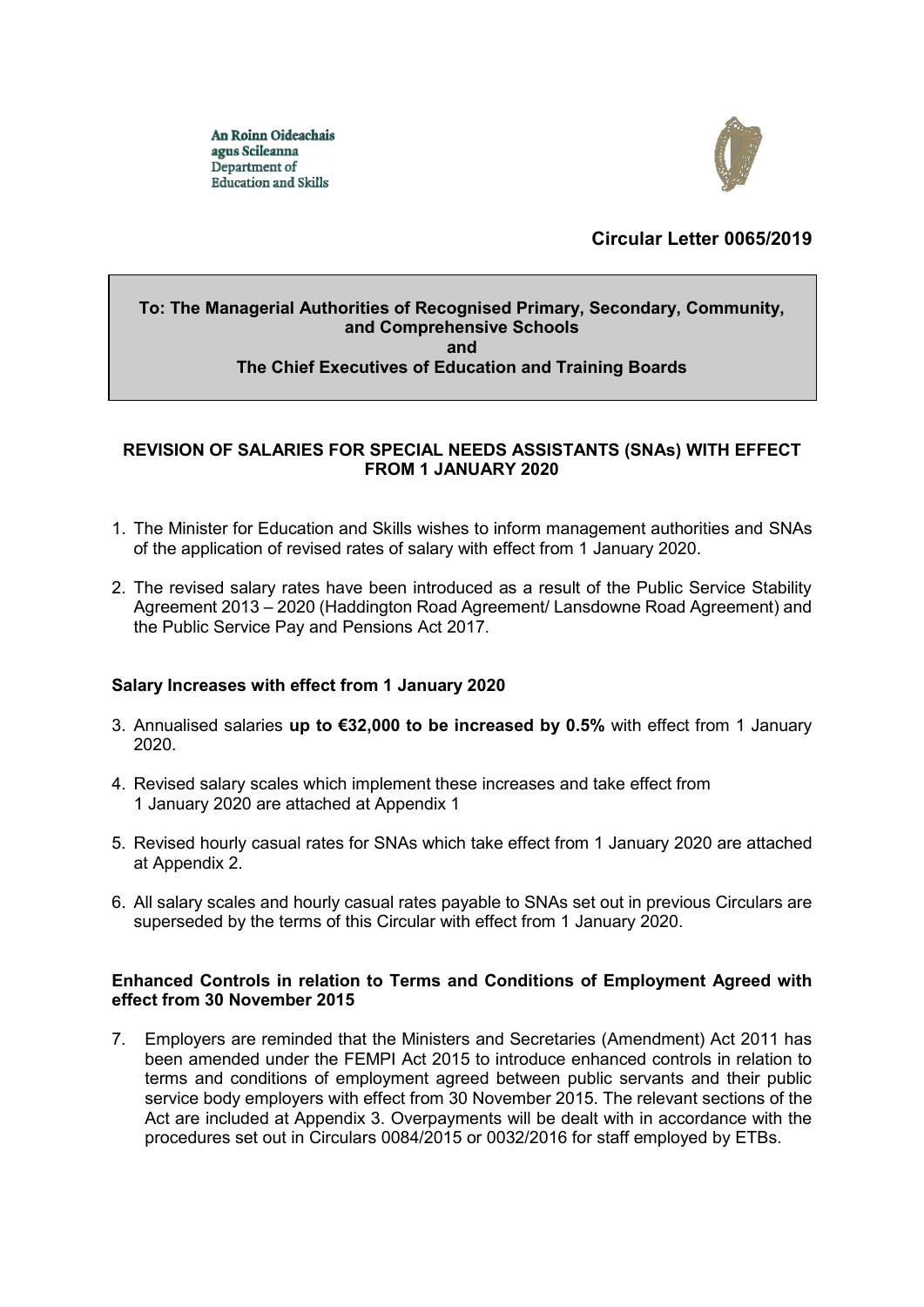# **Circulation and Queries**

- 8. Please ensure that copies of this circular are provided to all members of the Board of Management/Education and Training Boards and its contents are brought to the attention of all SNAs in your employment including those on leave of absence.
- 9. This Circular can be accessed on the Department's website under www.education.ie
- 10. Enquiries regarding this Circular should be e-mailed to: [NTSPayroll@education.gov.ie](mailto:NTSPayroll@education.gov.ie)

P. Maloney Principal Officer Payroll

4 th December 2019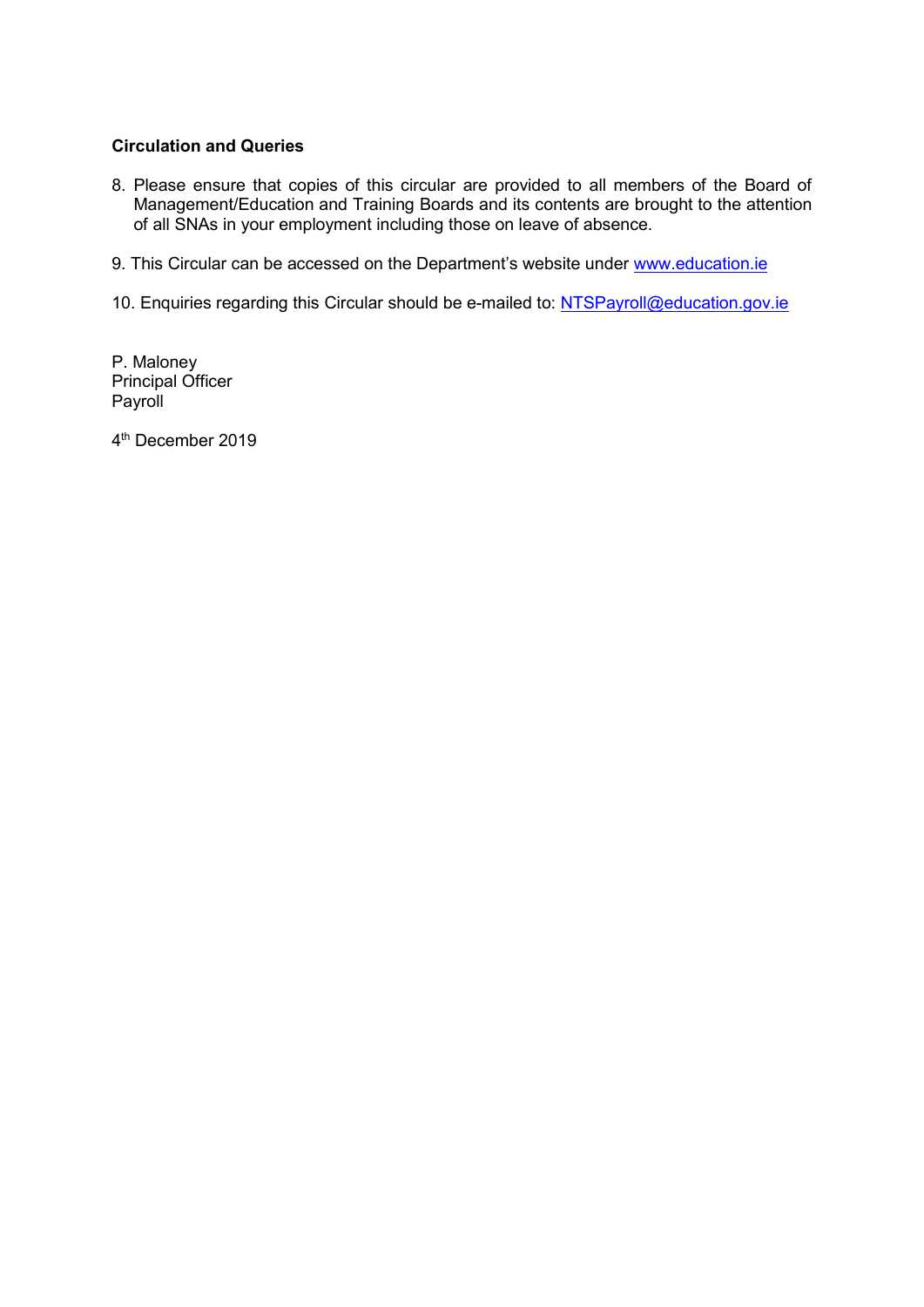# **Appendix 1**

| <b>Special Needs Assistants</b>             |                                            |                                             |
|---------------------------------------------|--------------------------------------------|---------------------------------------------|
|                                             | Pre-1 January<br>2011 Entrants<br>1/1/2020 | Post-1 January<br>2011 Entrants<br>1/1/2020 |
|                                             |                                            |                                             |
| <b>Special Needs (Child Care) Assistant</b> | € 26,094                                   | € 24,119                                    |
|                                             | € 26,887                                   | € 25,704                                    |
|                                             | € 28,042                                   | € 26,094                                    |
|                                             | € 29,201                                   | € 26,887                                    |
|                                             | € 30,362                                   | € 28,042                                    |
|                                             | € 31,202                                   | € 29,201                                    |
|                                             | € 32,156                                   | € 30,362                                    |
|                                             | € 33,261                                   | € 31,203                                    |
|                                             | € 34,045                                   | € 32,156                                    |
|                                             | € 35,142                                   | € 33,261                                    |
|                                             | € 36,244                                   | € 34,045                                    |
|                                             | € 38,320                                   | € 35,142                                    |
|                                             |                                            | € 36,244                                    |
|                                             |                                            | € 38,320                                    |
| Long service increment                      | € 39,794                                   | € 39,794                                    |

**\* after 3 years satisfactory service at the maximum**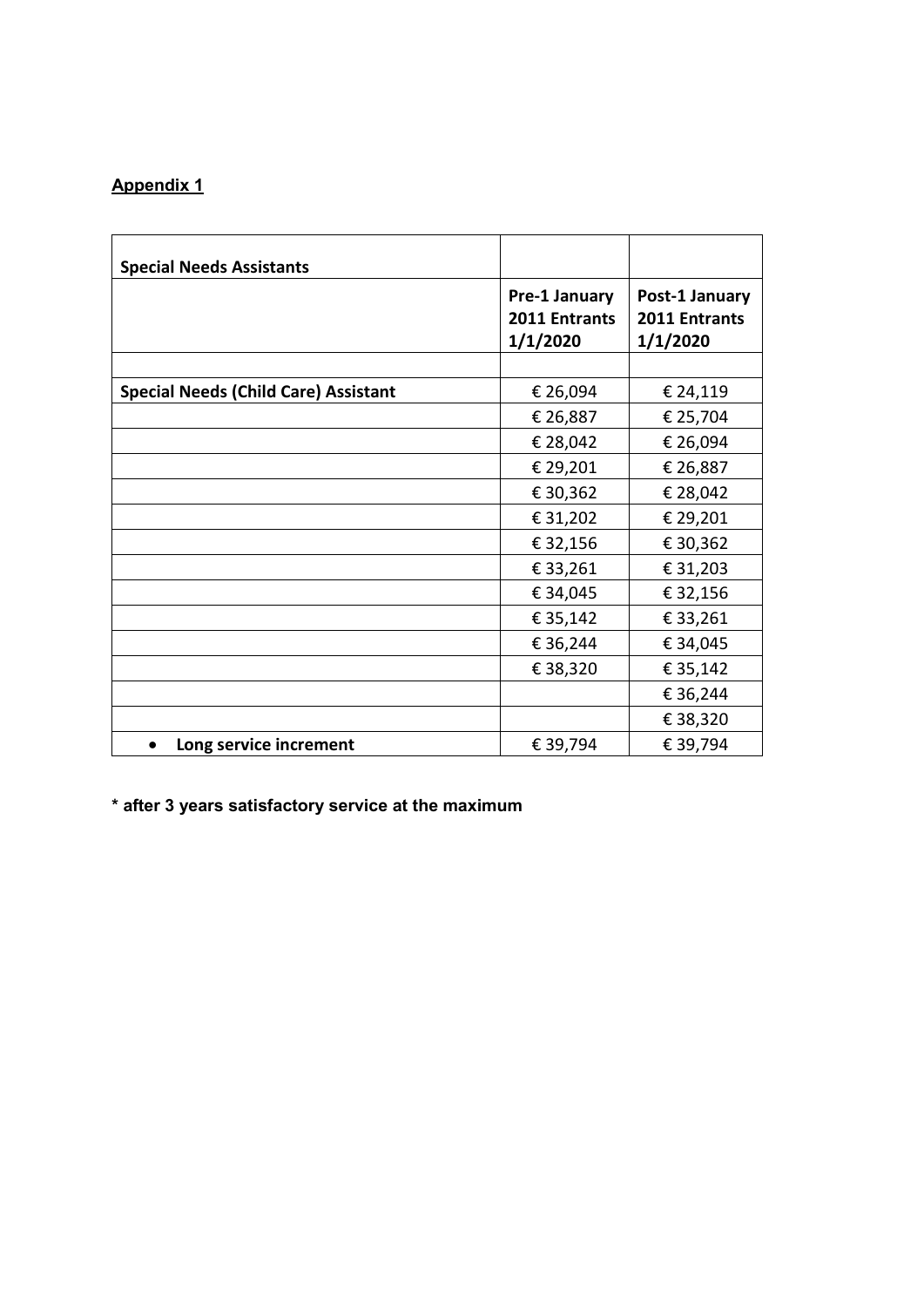# **Appendix 2**

# **CASUAL SNA HOURLY PAY RATES:**

| <b>Status of Substitute SNA</b>                           | <b>Ongoing Rate</b><br>from 1/01/2020 | <b>Value of Statutory Annual</b><br>Leave accumulated<br>per hour worked<br>from 1/01/2020 |
|-----------------------------------------------------------|---------------------------------------|--------------------------------------------------------------------------------------------|
| <b>SNAs appointed on</b><br>or before<br>31 December 2010 | € 14.38                               | €1.25                                                                                      |
| <b>SNAs appointed on</b><br>or after<br>1 January 2011    | € 13.25                               | £1.19                                                                                      |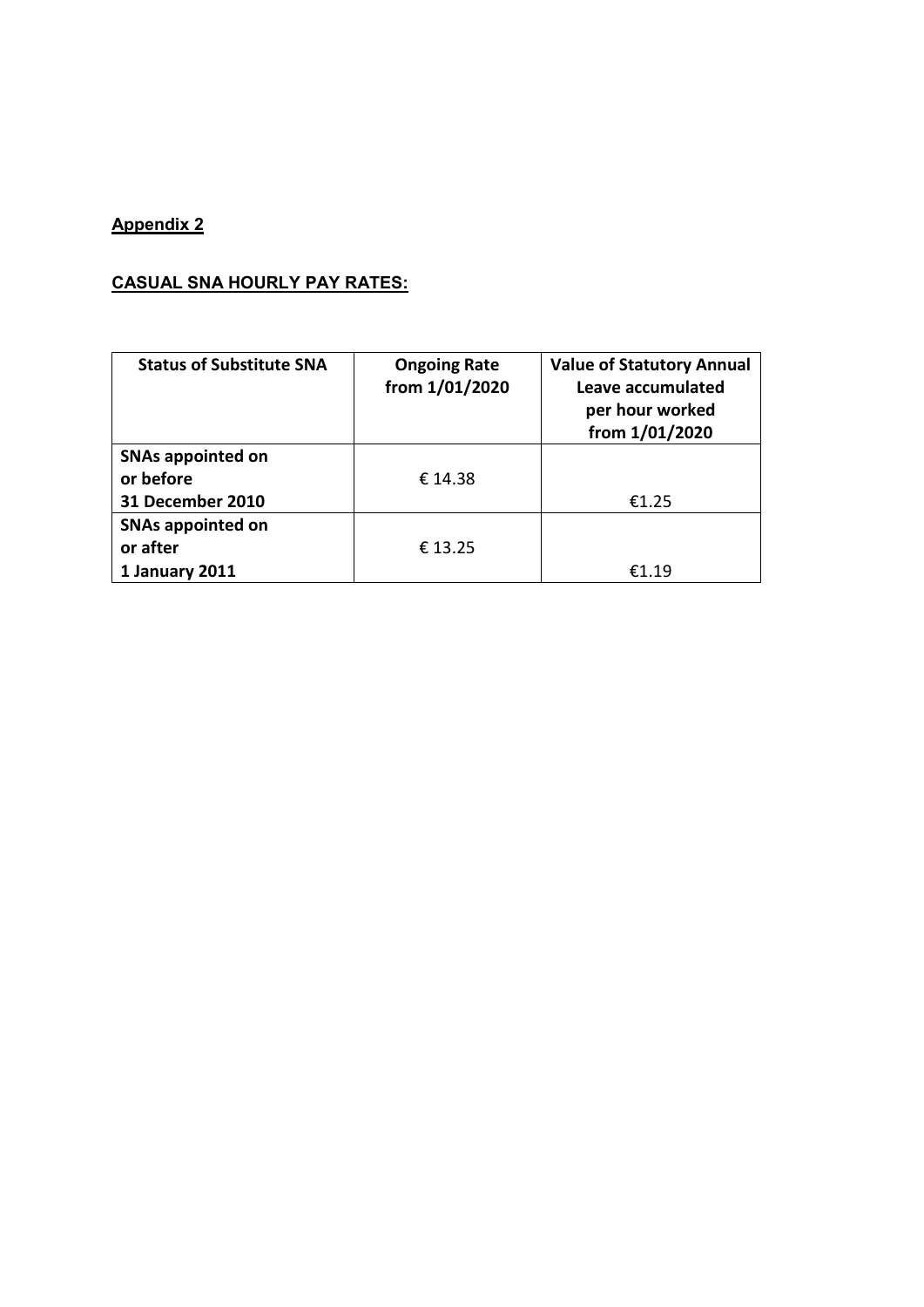## **APPENDIX 3**

### **Section 12 of the Financial Emergency Measures in the Public Interest Act 2015**

Amendment of Ministers and Secretaries (Amendment) Act 2011

The Ministers and Secretaries (Amendment) Act 2011 is amended by the insertion of the following section after section 16:

"Control of terms and conditions of public servants

16A. (1) Where—

(a) the Minister has approved a term or condition as being a term or condition that shall apply for the time being in respect of the employment of a class or category of public servant (whether that approval takes the form of an approval as such, any other form of sanction or the giving of consent by the Minister to a decision of another person in the matter), and

(b) a contract of employment in respect of a public servant falling within that class or category is entered into that contains a term or condition that corresponds or is equivalent to the term or condition standing so approved but which is more favourable to the public servant than that term or condition,

the contract shall have effect as if the term or condition standing so approved (referred to in subsections (2) and (3) as the 'approved term or condition') were substituted for the firstmentioned term or condition in paragraph (b) (referred to in subsections (2) and (3) as the 'unapproved term or condition').

(2) Any amount paid to the public servant concerned in purported compliance with the unapproved term or condition that is in excess of the amount payable to the public servant under the approved term or condition shall be disregarded for the purpose of calculating any pension entitlement (including an entitlement to a lump sum and an entitlement to periodic payments of pension) of that public servant.

(3) Where an amount is paid to the public servant concerned in purported compliance with the unapproved term or condition that is in excess of the amount payable to the public servant under the approved term or condition then—

(a) the public servant shall hold the overpayment in trust for the public service body, and

(b) the public service body shall recover the amount of the overpayment from the public servant, either directly or by a deduction taken from remuneration subsequently payable to that public servant or otherwise.

(4) Where—

(a) a contract of employment is entered into in respect of a public servant, and

(b) the contract contains a term or condition in relation to remuneration that does not correspond or is not equivalent to any term or condition standing approved by the Minister in respect of the employment of a class or category of public servant into which the firstmentioned public servant falls (whether that approval takes the form of an approval as such, any other form of sanction or the giving of consent by the Minister to a decision of another person in the matter), the term or condition shall be void.